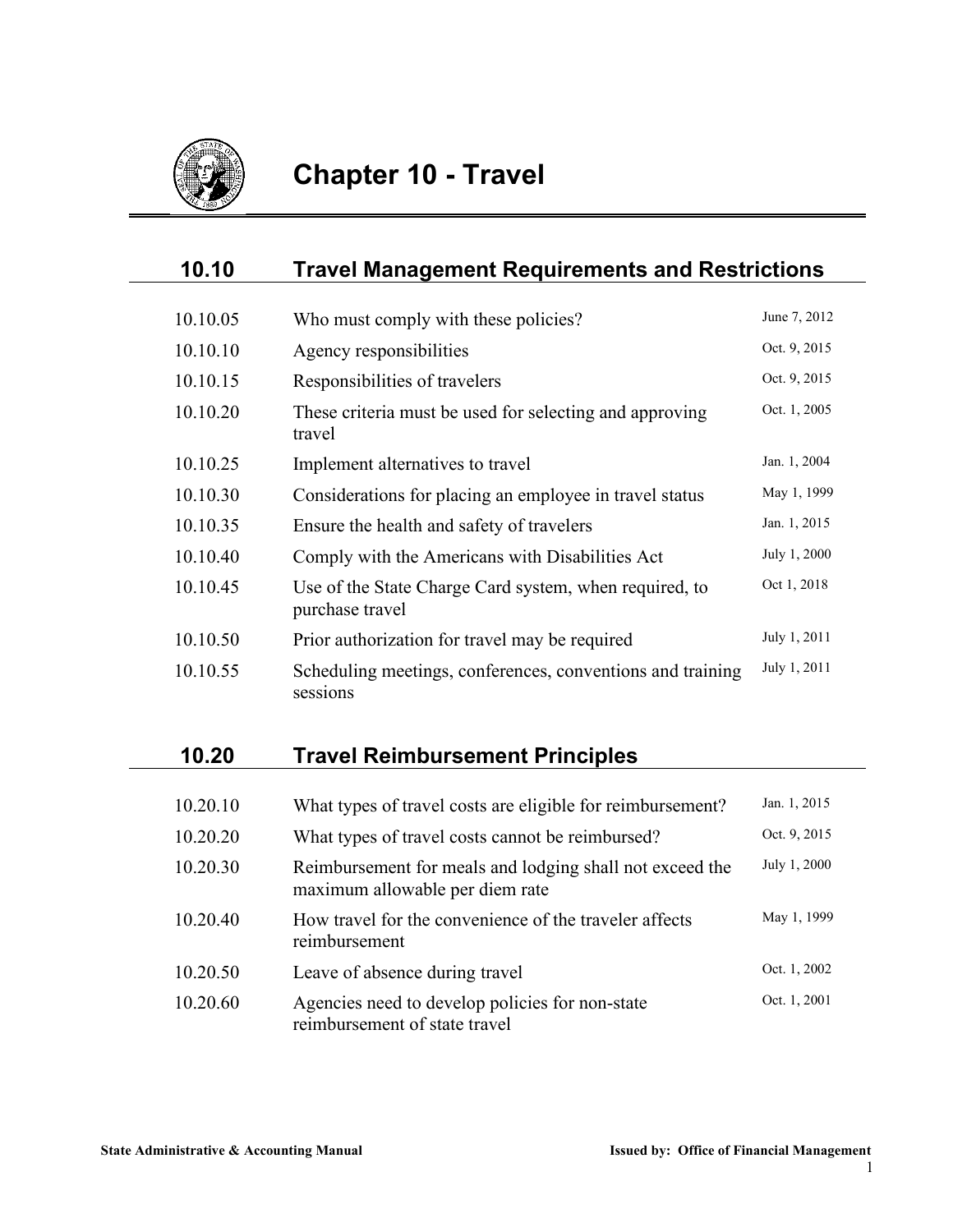#### **10 Travel**

| 10.30    | Lodging                                                                                               |              |
|----------|-------------------------------------------------------------------------------------------------------|--------------|
| 10.30.10 | What is the basis for reimbursing lodging costs?                                                      | June 1, 2018 |
| 10.30.20 | Exceptions to the maximum allowable lodging rates                                                     | Oct. 1, 2021 |
| 10.30.25 | Lodging for state employee meetings, conferences,<br>conventions and training sessions                | July 1, 2000 |
| 10.30.30 | What types of lodging costs are reimbursable?                                                         | Oct. 1, 2016 |
| 10.30.40 | Certain lodging costs cannot be reimbursed                                                            | July 1, 2000 |
| 10.30.50 | Lodging expenses for the normal return night may be<br>reimbursed in certain situations               | May 1, 1999  |
| 10.30.60 | How to purchase lodging accommodations                                                                | Jan. 1, 2015 |
| 10.30.70 | Using a travel trailer, camper, or vessel                                                             | Oct. 1, 2015 |
|          |                                                                                                       |              |
| 10.40    | <b>Meals</b>                                                                                          |              |
|          |                                                                                                       |              |
| 10.40.10 | What is the basis for reimbursing meal costs?                                                         | Oct. 1, 2002 |
| 10.40.20 | Exceptions to the meal allowances                                                                     | July 1, 2014 |
| 10.40.30 | What types of costs are included in meal allowances?                                                  | Oct. 1, 2002 |
| 10.40.40 | Certain meal costs cannot be reimbursed                                                               | July 1, 2000 |
| 10.40.50 | When may a traveler be reimbursed for meal costs?                                                     | July 1, 2019 |
| 10.40.55 | Meal reimbursement rate                                                                               | Oct. 1, 2005 |
| 10.40.60 | Taxation of meal payments                                                                             | Oct. 1, 2004 |
|          |                                                                                                       |              |
| 10.50    | <b>Travel Arrangements and Reimbursements</b>                                                         |              |
|          |                                                                                                       | May 1, 1999  |
| 10.50.10 | What types of transportation costs are reimbursable?                                                  |              |
| 10.50.20 | Reimbursement for privately-owned motor vehicle use                                                   | Oct. 9, 2015 |
| 10.50.23 | Reimbursement for privately-owned aircraft use                                                        | Jan. 1, 2015 |
| 10.50.25 | Restrictions on reimbursement for privately-owned motor<br>vehicle use                                | Oct. 1, 2016 |
| 10.50.35 | Restrictions and requirements on rental motor vehicle use                                             | Oct. 9, 2015 |
| 10.50.40 | Agencies may purchase airline and other common carrier<br>tickets in advance under certain conditions | Jan. 1, 2012 |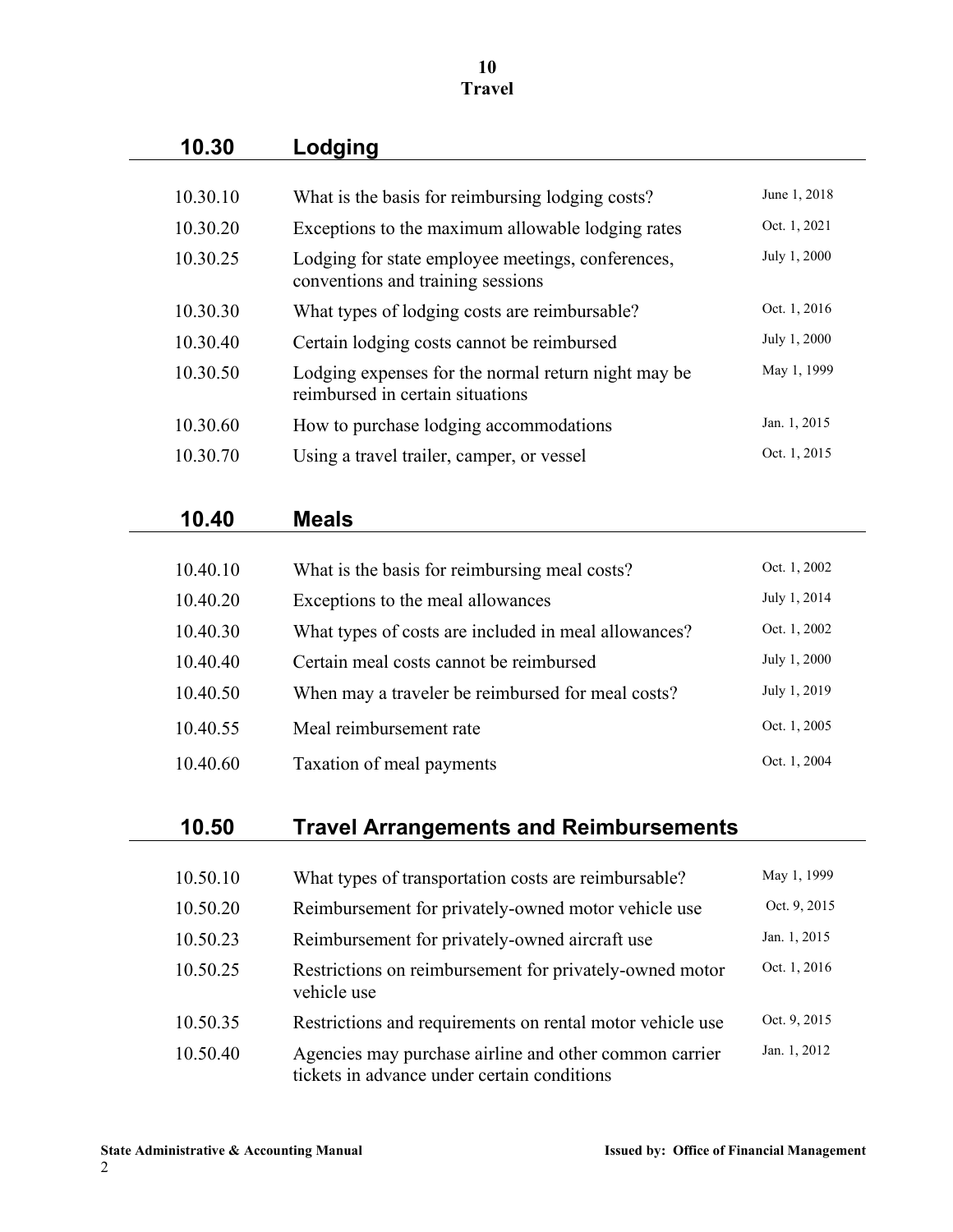### **10 Travel**

|          |                                                                                                          | Jan. 1, 2012                                                        |
|----------|----------------------------------------------------------------------------------------------------------|---------------------------------------------------------------------|
| 10.50.45 | How to make air travel arrangements                                                                      |                                                                     |
| 10.50.50 | Airline contracts and limitations on reimbursement                                                       | Oct. 1, 2013                                                        |
| 10.50.55 | Criteria and limitations for airport selection                                                           | May 1, 1999                                                         |
| 10.50.65 | Limitations on reimbursement for non-air common carrier<br>costs                                         | Oct. 1, 2015                                                        |
| 10.50.70 | How changes in itinerary affect reimbursement                                                            | Jan. 1, 2015                                                        |
| 10.50.75 | May the traveler purchase airfare from personal financial<br>resources?                                  | Jan. 1, 2004                                                        |
| 10.50.80 | Refunds for unused transportation services                                                               | Jan.1, 2004                                                         |
|          |                                                                                                          |                                                                     |
| 10.60    | <b>Miscellaneous Travel Expenses</b>                                                                     |                                                                     |
|          |                                                                                                          |                                                                     |
| 10.60.10 | What types of miscellaneous travel costs are reimbursable?                                               | Jan. 1, 2018                                                        |
| 10.60.20 | Bill expenses greater than \$50 to the agency whenever<br>possible                                       | May 1, 1999                                                         |
| 10.60.30 | Costs for personal care attendant services may be<br>reimbursed                                          | May 1, 1999                                                         |
| 10.60.40 | Charges by airlines on international flights                                                             | July 1, 2011                                                        |
| 10.60.50 | State vehicle use of Good To Go! passes                                                                  | Oct. 1, 2016                                                        |
|          |                                                                                                          |                                                                     |
| 10.70    | <b>Boards, Commissions, or Committees</b>                                                                |                                                                     |
|          |                                                                                                          |                                                                     |
| 10.70.00 | Travel restricted                                                                                        | July 28, 2019                                                       |
| 10.70.10 | Types of boards, commissions, or committees                                                              | Jan. 1, 2000                                                        |
| 10.70.20 | Meal and lodging reimbursement for members serving in an<br>advisory, coordinating, or planning capacity | July 1, 2011                                                        |
| 10.70.30 | Meal and lodging reimbursement for members serving in a<br>rule-making capacity                          | July 1, 2011                                                        |
| $\cdots$ |                                                                                                          | $T_{1}$ , $T_{2}$ , $T_{3}$ , $T_{1}$ , $T_{2}$ , $T_{3}$ , $T_{1}$ |

| 10.70.40 | May lodging taxes be reimbursed?                                                           | July 1, 2011 |
|----------|--------------------------------------------------------------------------------------------|--------------|
| 10.70.50 | Exceptions to the meal reimbursement rates                                                 | July 1, 2011 |
| 10.70.55 | Who is authorized to be reimbursed for travel expenses?                                    | July 1, 2011 |
| 10.70.60 | How should travel expenses other than meals and lodging<br>be reimbursed?                  | July 1, 2011 |
| 10.70.70 | Coffee and light refreshments may be served at board,<br>commission, or committee meetings | July 1, 2011 |